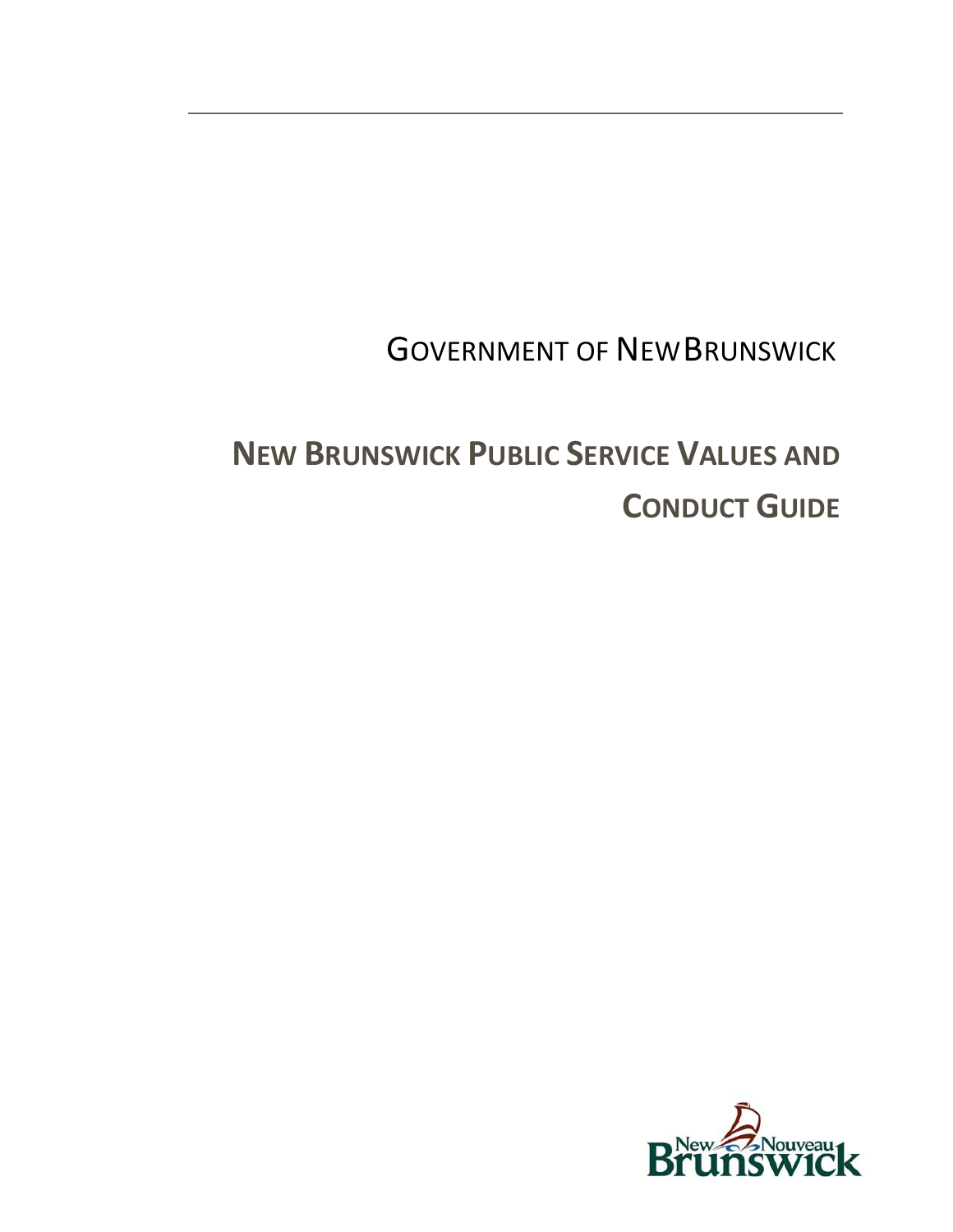## TABLE OF CONTENTS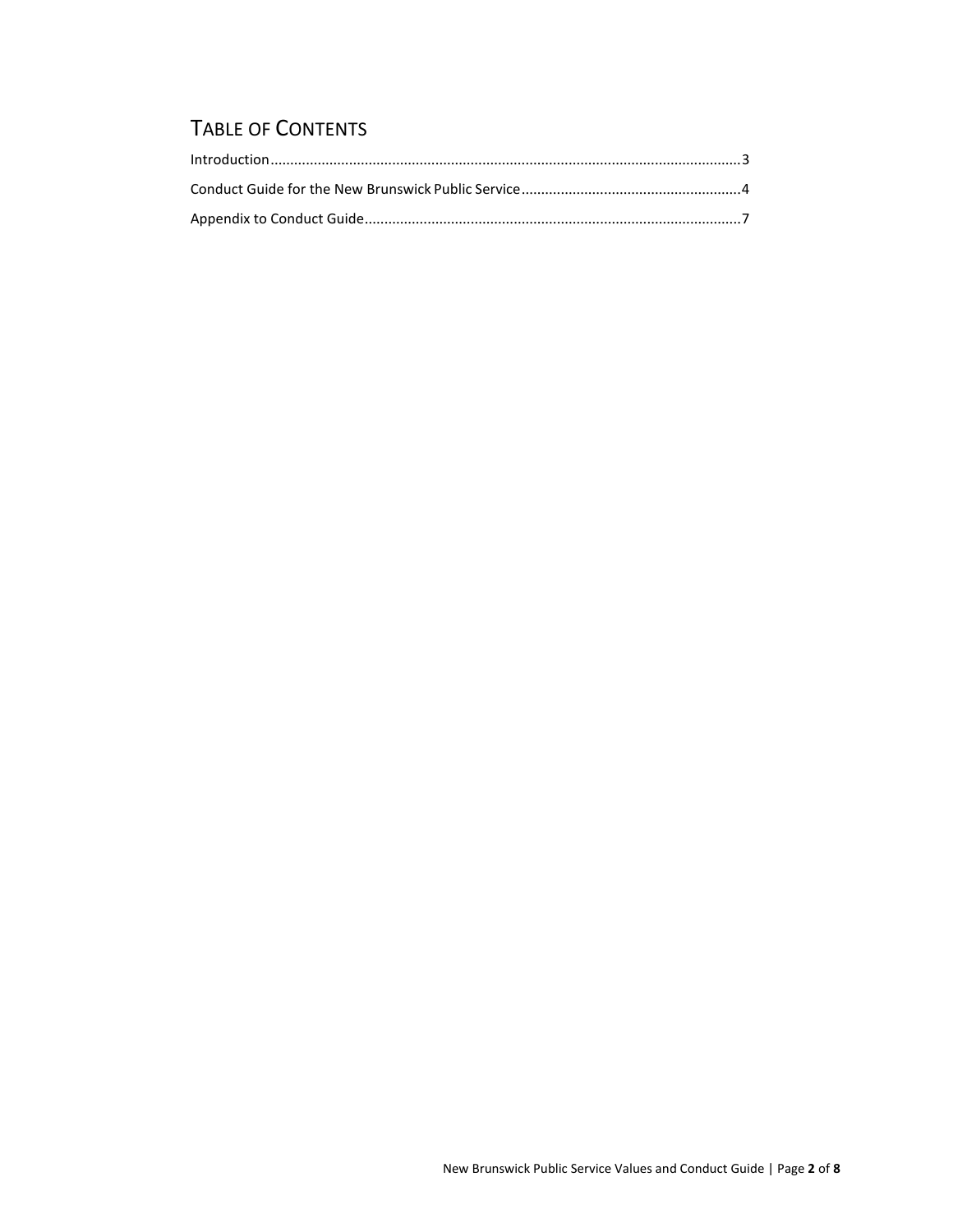#### <span id="page-2-0"></span>INTRODUCTION

This statement on *Public Service Values* reconfirms and builds on the proud history of New Brunswick's professional public service. It affirms the fundamental values to which public servants are committed.

New Brunswick's public servants act in the public interest. They commit to the highest ideals of public service and take pride in their work. They strive to ensure that citizens have trust and confidence in government. By advising the government of the day, managing programs, and serving citizens, public servants play a vital role in sustaining the province's democratic institutions and fostering economic prosperity and social wellbeing. In their pursuit of the public interest, public servants develop and implement public policy within a framework of public service values.

These values are enduring beliefs that influence public servants' attitudes and actions. They define what the public service stands for and what it wants to be. New Brunswick's public servants believe that the following fundamental values are central to their relationships with elected officials, the public and other publicservants.

#### **INTEGRITY**

Public servants act honestly, fairly and openly; they honour their commitments; and they do not use public office for private or personal gain.

#### **RESPECT**

Public servants treat one another and all citizens with respect by ensuring fairness, upholding the merit principle, supporting diversity, valuing workplace safety and wellness, and ensuring that the workplace is free from discrimination and harassment.

#### **IMPARTIALITY**

Public servants act objectively, professionally and lawfully, and with respect for the authority of the government of the day.

#### **SERVICE**

Public servants provide service to the public that is timely, competent, fair, efficient and effective.

#### **COMPETENCE**

Public servants strengthen their own capabilities and foster the professional development of other public servants so as to serve well the government of the day and the public.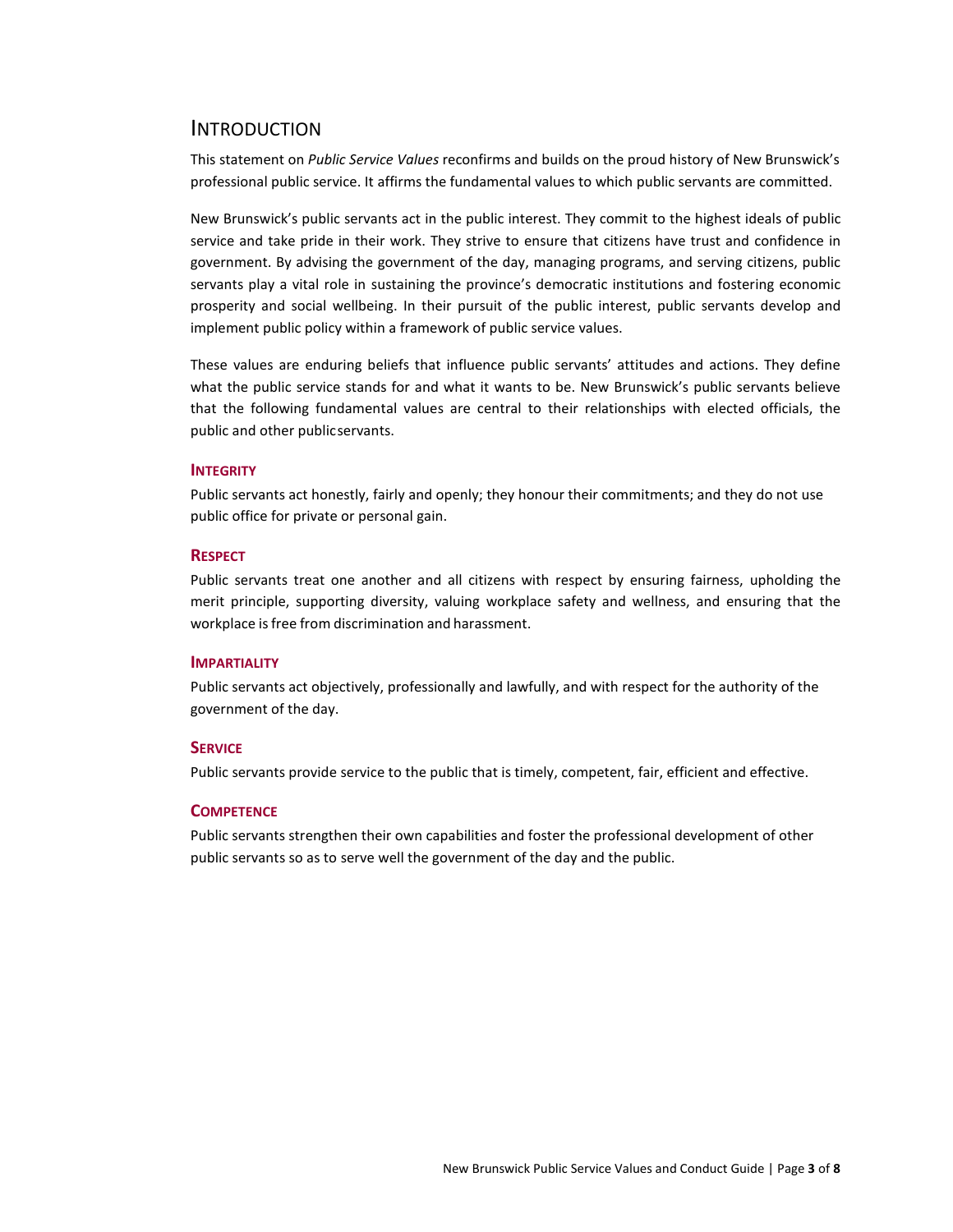## <span id="page-3-0"></span>CONDUCT GUIDE FOR THE NEW BRUNSWICK PUBLIC SERVICE

This *Conduct Guide* complements New Brunswick's *Public Service Values*. The *Values* provide the foundation on which the more specific advice contained in this *Guide* is based. The *Guide* sets out the standards for a high level of public service conduct that will enhance trust and confidence in government. The appendix to the *Guide* contains references to the website, statutes and other official documents related to the material in the *Values* and the *Guide*.

#### **INTEGRITY**

Public servants act honestly, fairly and openly; they honour their commitments; and they do not use public office for private or personal gain.

- Public servants act in a manner that will bear the closest public scrutiny, an obligation that is not fully discharged by simply acting within the law.
- Public servants honestly and faithfully fulfill their official duties and uphold both the letter and the spirit of thelaw.
- Public servants do not, without due authority, disclose or make known any matter that comes to their knowledge by virtue of their public service employment.
- Public servants do not engage in any business or transaction of a financial or personal nature that would compromise the fair and honest discharge of their officialduties.
- Public servants disclose any real or apparent conflicts between their personal or private interests and their officialduties.
- Public servants resolve any such conflicts in favour of the public interest.
- Public servants support the disclosure of significant and serious matters, in or relating to the public service, that are potentially unlawful, dangerous to the public or injurious to the public interest and to protect persons who make such disclosures in good faith. $1$

#### **RESPECT**

Public servants treat one another and all citizens with respect by ensuring fairness, upholding the merit principle, supporting diversity, valuing workplace safety and wellness, and ensuring that the workplace is free from discrimination and harassment.

- Public servants' dealings with colleagues and citizens are fair, equitable, impartial, consistent and transparent.
- Public servants are appointed on the basis of merit, not political affiliation or political contributions.
- Public servants are appointed on the basis of merit, not personal friendships or other forms of favouritism.
- Public servants value communication, openness and consultation.
- Public servants value diversity within the public service and within the communities they serve, including respect for New Brunswick's two official languages.
- Public servants value a workplace that is free from harassment and discrimination.
- Public servants value workplace safety and wellness, including an appropriate work‐life balance.

<sup>1</sup> The wording of this provision is taken largely from section 2 of the *New Brunswick Public Interest Disclosure Act*. Section 3 of the *Act* spells out the kinds of wrongdoings to which the *Act* applies.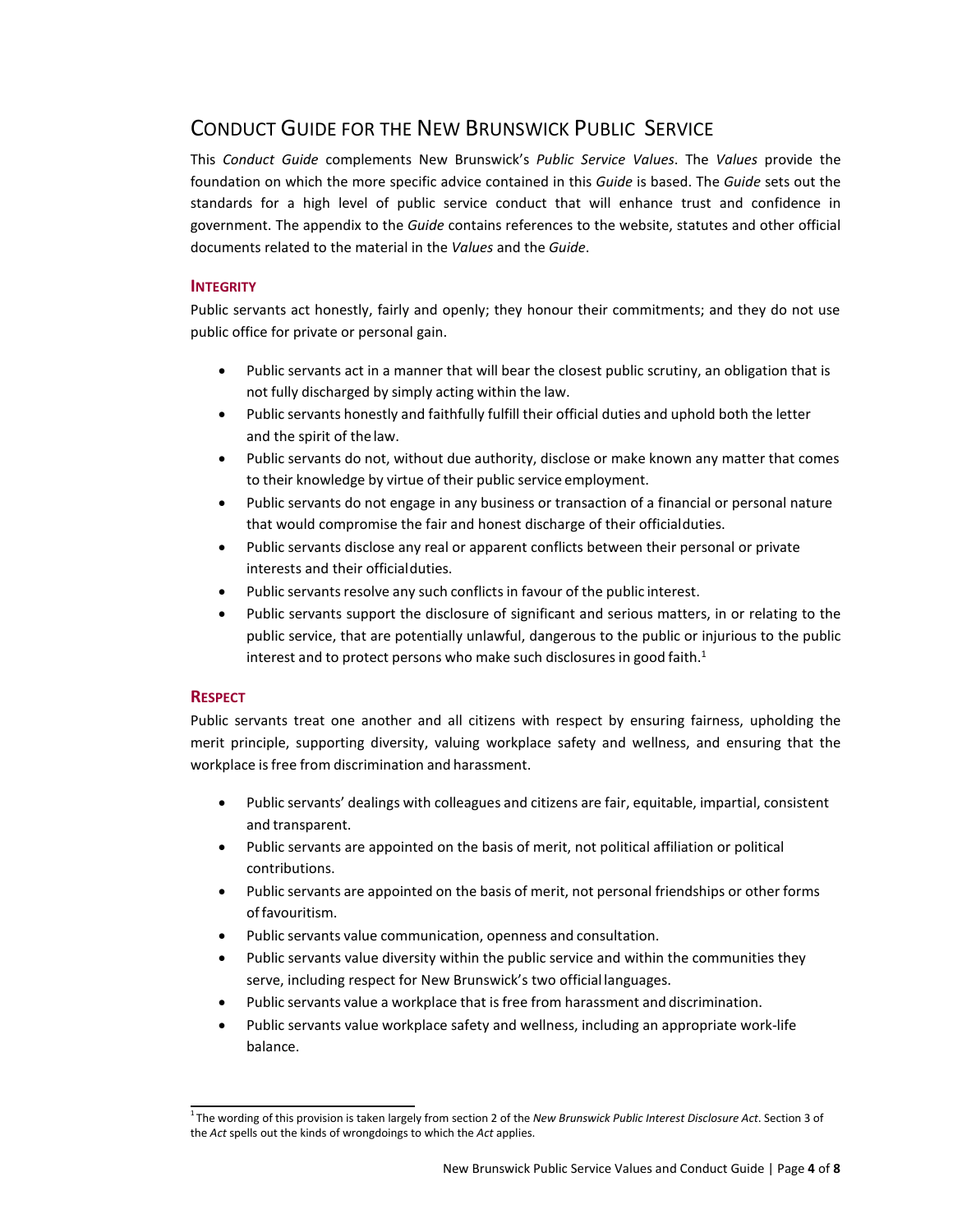#### **IMPARTIALITY**

Public servants act objectively, professionally and lawfully and with respect for the authority of the government of the day.

- Public servants are accountable for their actions within the framework of individual and collective ministerial responsibility and of the law.
- Public servants are impartial in the exercise of their powers in the development and implementation of publicpolicy.
- Public servants provide the government with frank and honest advice on policy development and implementation, regardless of their personal political views.
- Public servants do not engage in activities that impair, or seem to impair, their impartiality or the impartiality of the publicservice.
- Public servants ensure that any public comment on government policy is compatible with the need to maintain a politically impartial public service and is appropriate to the position they hold.

#### **SERVICE**

Public servants provide service to the public that is timely, competent, fair, efficient and effective.

- Public servants are sensitive and responsive to the needs, wishes and rights of the public while respecting the legal and constitutional framework within which service to the public is provided.
- Public servants provide as much information as possible to the public, within the framework of the law and respect for confidentiality and personal privacy.
- Public servants ensure that citizens receive an equitable level of service through the major service delivery channels, regardless of social, demographic, geographic or technological circumstances.
- Public servants promote citizen‐centred service by collaborating across departmental and governmental boundaries and with the private and not-for-profit sectors.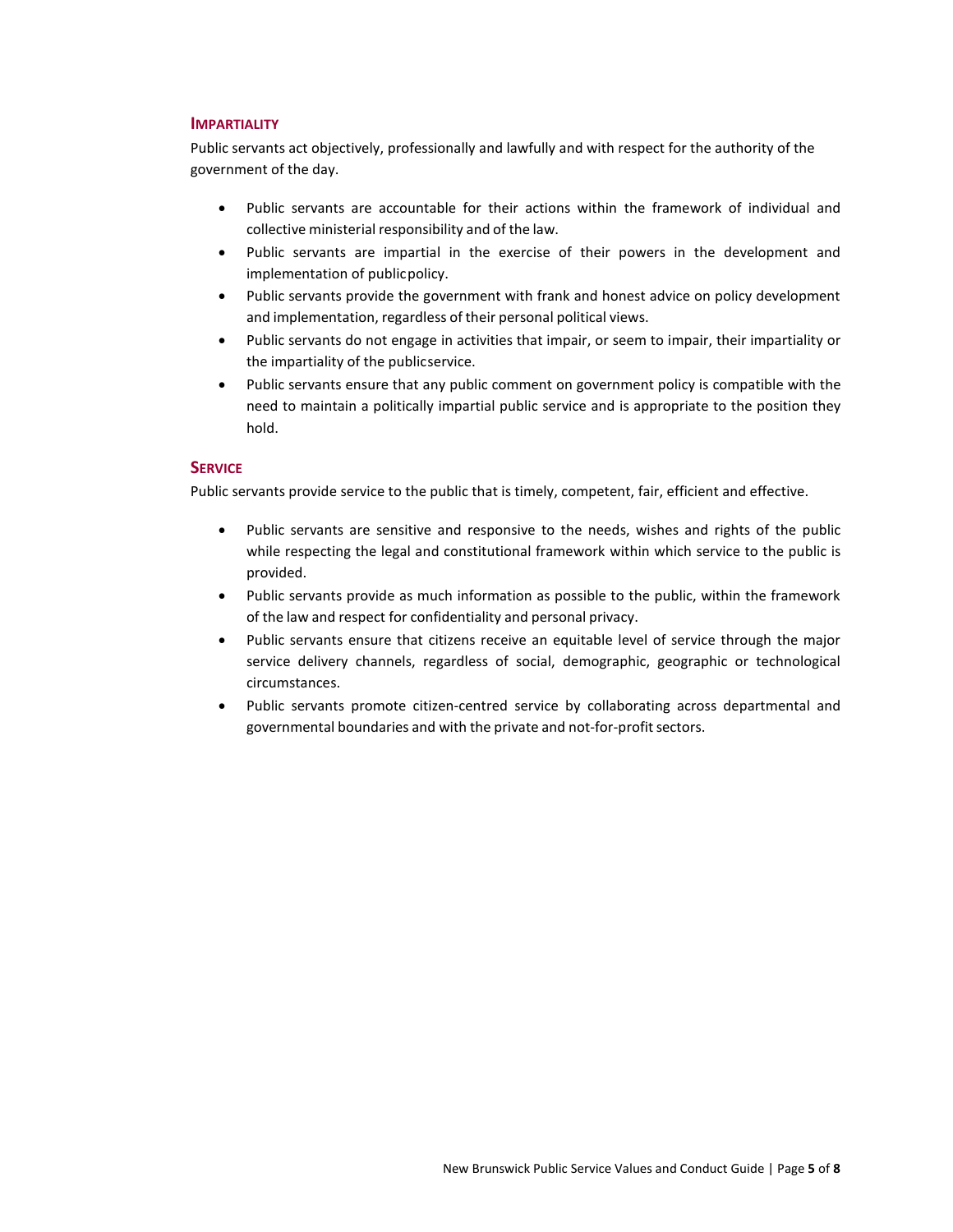#### **COMPETENCE**

Public servants strengthen their own capabilities and foster the professional development of other public servants so as to serve well the government of the day and the public.

- Public servants strive for excellence and work to the best of their abilities, with pride, skill and dedication.
- Public servants provide the government of the day and individual ministers with high quality and timely advice.
- Public servants are committed to continuous learning and innovation.
- Public servants not only improve their own knowledge and skills but also encourage and assist others to do thesame.
- Public servants are creative and adopt good practices, within a framework of accountability and the law.
- Public servants use public money and other public resources efficiently, effectively and ethically.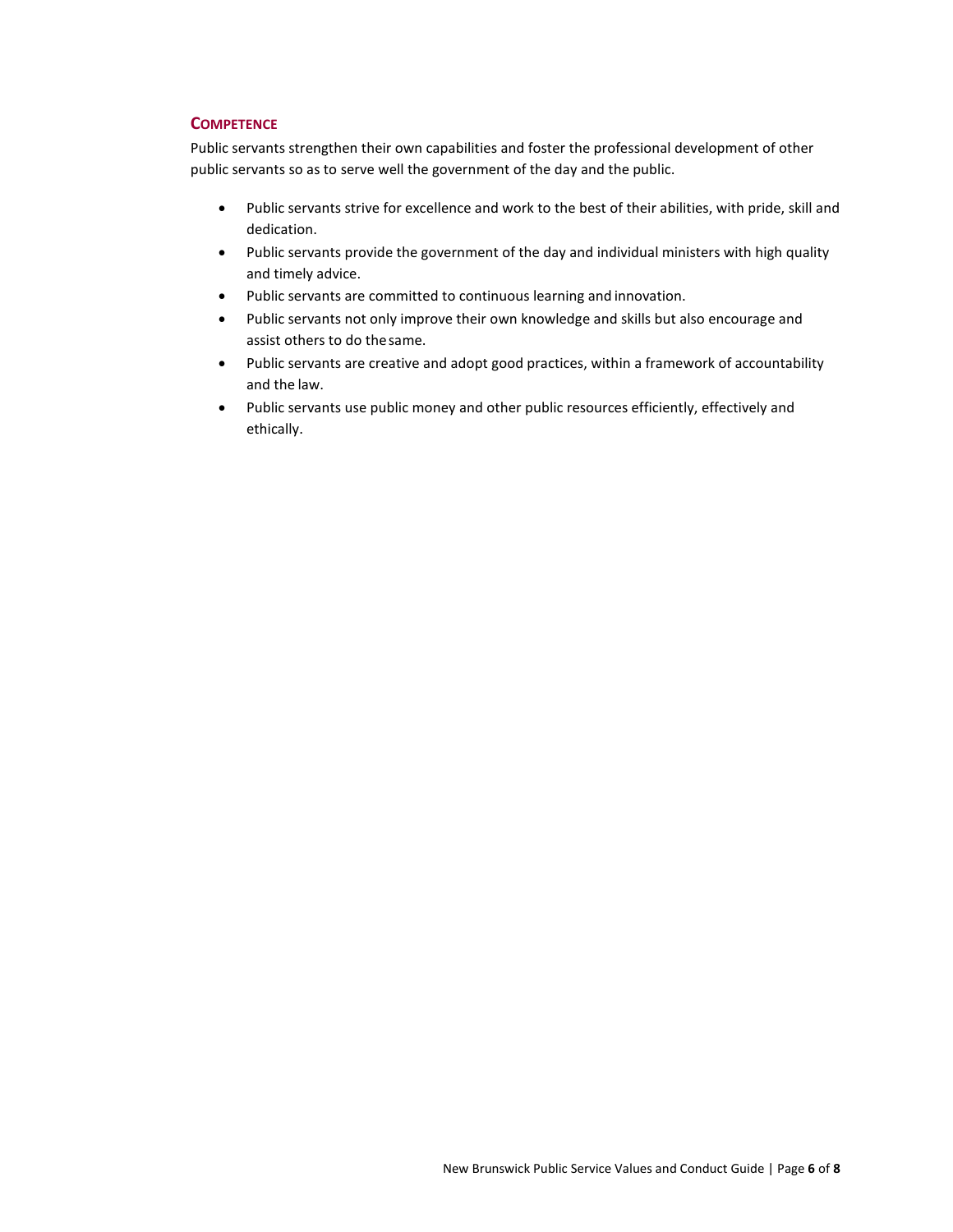### <span id="page-6-0"></span>APPENDIX TO CONDUCT GUIDE

Website and Official Documents Related to the *Public Service Values* and the *Conduct Guide*.

#### **WEBSITE**

Information and guidance on the values and ethics framework of the New Brunswick public service is available at [http://intranet.gnb.ca/\\_intranet/index.htm \(](http://intranet.gnb.ca/_intranet/index.htm)only accessible to public service employees).

#### **NEW BRUNSWICK STATUTES**

*Civil Service Act and Regulations* [http://laws.gnb.ca/en/ShowTdm/cs/C‐5.1//](http://laws.gnb.ca/en/ShowTdm/cs/C-5.1/)

*Conflict of Interest Act and Regulation* [http://laws.gnb.ca/en/ShowTdm/cs/2011‐c.129//](http://laws.gnb.ca/en/ShowTdm/cs/2011-c.129/)

*Financial Administration Act and Regulations* [http://laws.gnb.ca/en/ShowTdm/cs/2011‐c.160//](http://laws.gnb.ca/en/ShowTdm/cs/2011-c.160/)

*Human Rights Act* [http://laws.gnb.ca/en/ShowTdm/cs/2011‐c.171//](http://laws.gnb.ca/en/ShowTdm/cs/2011-c.171/)

*Occupational Health and Safety Act and Regulations* [http://laws.gnb.ca/en/ShowTdm/cs/O‐0.2//](http://laws.gnb.ca/en/ShowTdm/cs/O-0.2/)

*Official Languages Act and Regulations* [http://laws.gnb.ca/en/ShowTdm/cs/O-0.5//](http://laws.gnb.ca/en/ShowTdm/cs/O-0.5/)

*Ombud Act* [http://laws.gnb.ca/en/ShowTdm/cs/O‐5//](http://laws.gnb.ca/en/ShowTdm/cs/O-5/)

*Public Interest Disclosure Act and Regulation* [http://laws.gnb.ca/en/ShowTdm/cs/2012‐c](http://laws.gnb.ca/en/ShowTdm/cs/2012-c.112/).112//

*Procurement Act and Regulations* [http://laws.gnb.ca/en/ShowTdm/cs/2012‐c](http://laws.gnb.ca/en/ShowTdm/cs/2012-c.20/).20//

*Public Service Labour Relations Act and Regulations* [http://laws.gnb.ca/en/ShowTdm/cs/P‐25](http://laws.gnb.ca/en/ShowTdm/cs/P-25/)//

*Right to Information and Protection of Privacy Act and Regulations* [http://laws.gnb.ca/en/ShowTdm/cs/R‐1](http://laws.gnb.ca/en/ShowTdm/cs/R-10.6/)0.6//

#### **POLICIES AND GUIDELINES**

*Conflict of Interest Policy, number AD‐2915* [http://intranet.gnb.ca/intellinet/adminman/adminman/2915‐e.pdf](http://intranet.gnb.ca/intellinet/adminman/adminman/2915-e.pdf)

*Email Policy, number AD‐7109* [http://intranet.gnb.ca/intellinet/adminman/adminman/7109‐e.pdf](http://intranet.gnb.ca/intellinet/adminman/adminman/7109-e.pdf)